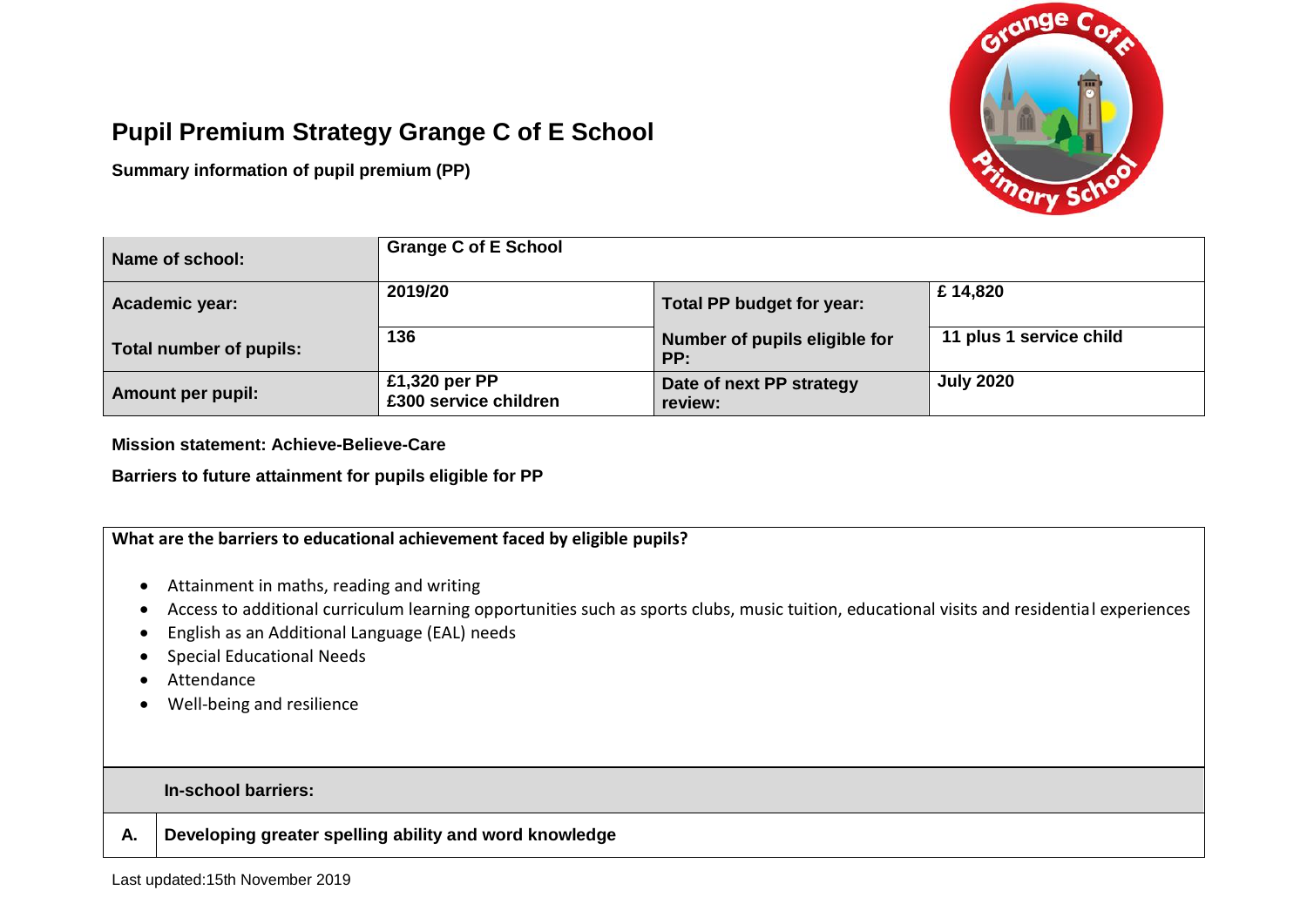| В. | SENs including speech and language, medical and EAL needs                                                       |
|----|-----------------------------------------------------------------------------------------------------------------|
| C. | Maths -application of skills in number (times tables and number bonds) and reasoning (linked to reading skills) |
|    | <b>External barriers:</b>                                                                                       |
| D. | Lower attendance rate for some individual pp pupils                                                             |
| Е. | Experiences and opportunities outside of school due to low income or single parent families                     |
| F. | <b>Transportation</b>                                                                                           |

## **Aims and outcomes**

|    | <b>Desired outcome:</b>                                                                                     | <b>Success criteria:</b>                                                                                                                                                                                                                                                                                                                                               |  |  |
|----|-------------------------------------------------------------------------------------------------------------|------------------------------------------------------------------------------------------------------------------------------------------------------------------------------------------------------------------------------------------------------------------------------------------------------------------------------------------------------------------------|--|--|
| А. | Pupils' writing and reading comprehension will show increased<br>levels of complexity.                      | HA pupils will write a greater length with clear structure.<br>Pupils will show development in their work through grammar and<br>sentence types.<br>Spelling improvements will be reflected in their written work across<br>subjects.<br>Reading for meaning will be accurate and able to use key skills.<br>Pupils will make good progress with phonic skills in KS1. |  |  |
| В. | Pupils will engage in learning and show greater resilience and self<br>help skills                          | Will respond within context to a situation or action appropriately.<br>Be able to give simple cause and effect.<br>Have ways to deal with challenging situations.                                                                                                                                                                                                      |  |  |
| C. | Be able to use basic maths computation skills and explain their<br>reasoning and how they solved a problem. | HA pupils will use A.P.E. in maths sessions<br>Pupil will be more fluent in basic skills through learning of times<br>tables and number bonds.<br>Parents will know how to support at home and will be able to<br>support online homework.                                                                                                                             |  |  |
| D. | Attendance will be at 96% or above.                                                                         | Attendance of pp children remains high                                                                                                                                                                                                                                                                                                                                 |  |  |
| Е. | PP children will have same opportunities as those non pp pupils.                                            | Increased participation in clubs.<br>Well-being of pupils supported and therefore more engagement                                                                                                                                                                                                                                                                      |  |  |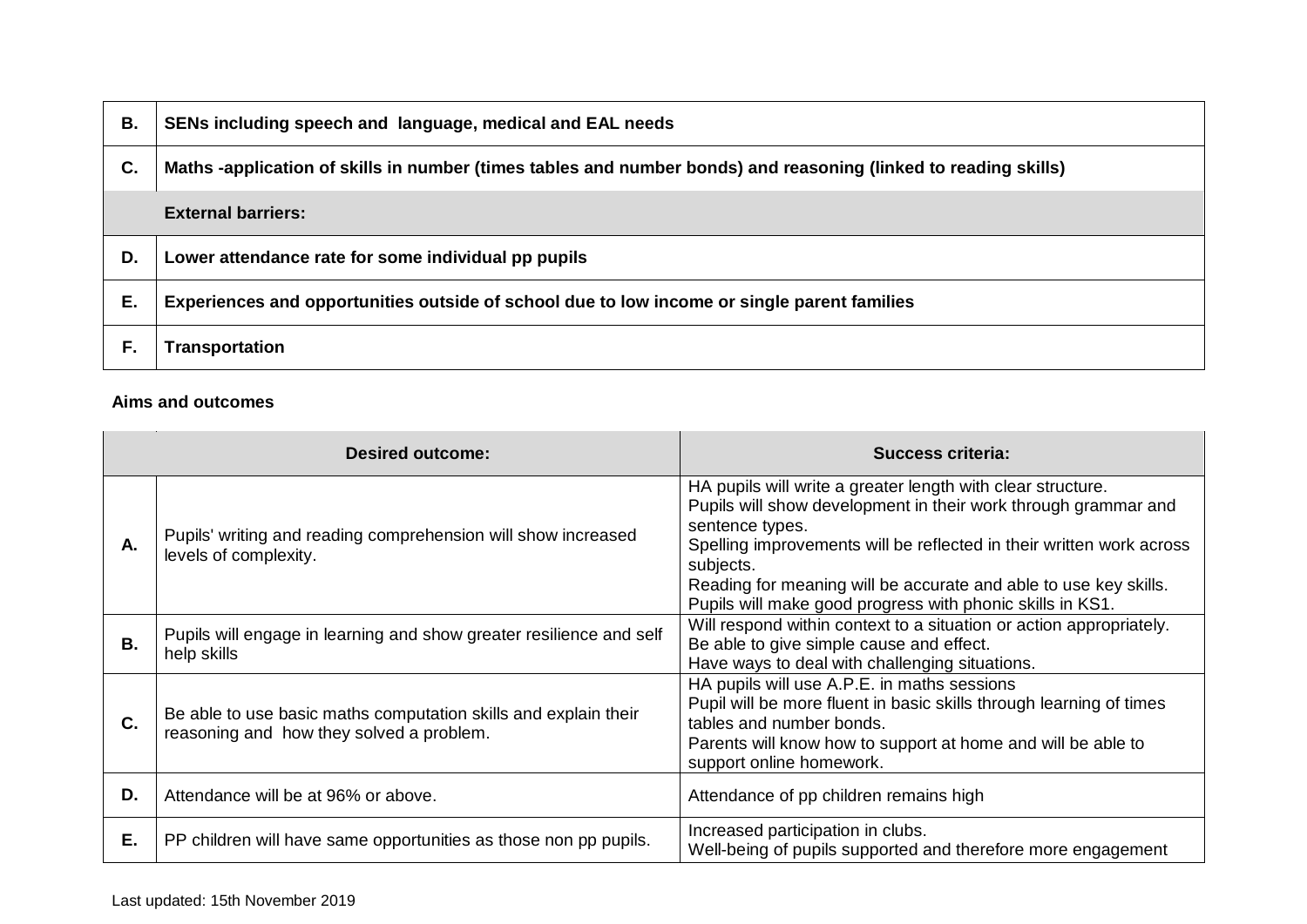|    |                                                                                                                                                | with peers.<br>Increased self-esteem. |  |
|----|------------------------------------------------------------------------------------------------------------------------------------------------|---------------------------------------|--|
|    | How improvement will be measured:                                                                                                              |                                       |  |
| А. | Assessments of writing and reading using school data and statutory assessments EYFS profile and SATs.                                          |                                       |  |
| В. | Ongoing monitoring of specific pupils well-being and learning behaviours.                                                                      |                                       |  |
| C. | Maths assessments will show increased % correct. PP child in Y6 will achieve expected/higher standard in maths by end of year-SATs<br>results. |                                       |  |
| D. | Data from tracking                                                                                                                             |                                       |  |
| Е. | Participation at clubs monitored and pupil interviews to evaluate changes.                                                                     |                                       |  |

## **Planned expenditure**

| <b>Desired</b><br>outcome | Action/approach                                                                                                 | What is the evidence and<br>rationale for this choice? | How will you ensure it is<br>implemented well?                                                                                      | <b>Staff lead</b>        | <b>Budget</b>                           | <b>Review</b><br>date        |
|---------------------------|-----------------------------------------------------------------------------------------------------------------|--------------------------------------------------------|-------------------------------------------------------------------------------------------------------------------------------------|--------------------------|-----------------------------------------|------------------------------|
|                           | Target PP children with<br>booster support from T.A.                                                            |                                                        | Tracking progress termly.                                                                                                           |                          | £10,500<br>staff cost                   |                              |
| A                         | Small group writing<br>intervention with teacher<br>lead.                                                       |                                                        | Engaging parents through<br>information evenings and<br>in school sessions with<br>child to ensure they<br>understand expectations. | P Summers<br>P Whinfield | £600 for 20<br>sessions                 | Oct 19<br>Dec 19<br>March 20 |
|                           | Parent partnership -spelling<br>pack and Pie Corbett<br>approach to writing to help<br>parents to support their |                                                        |                                                                                                                                     |                          | subject<br>leader to<br>monitor<br>£270 | June 20                      |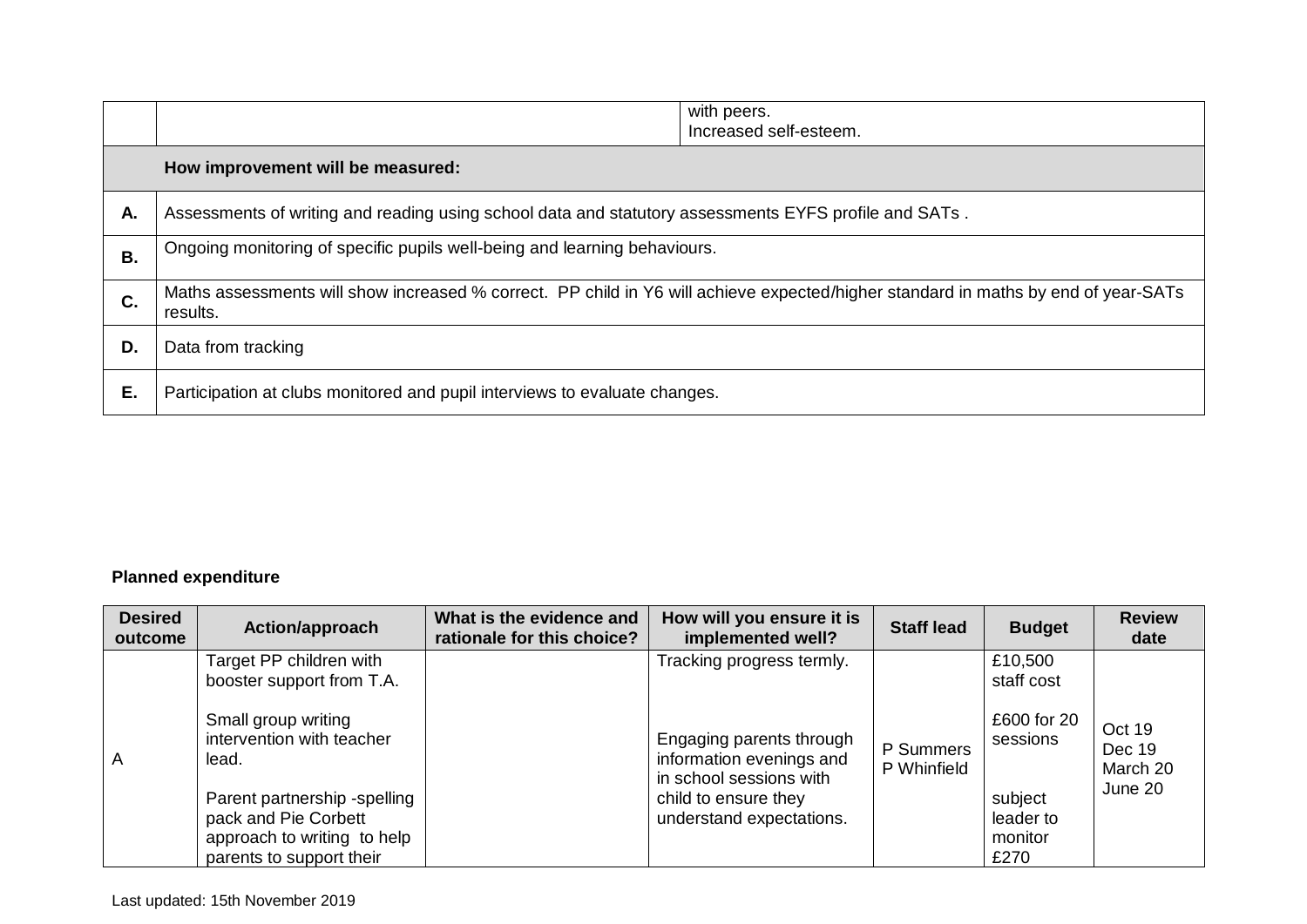|    | child.<br><b>SEN TA and additional</b><br>adult support for reading.<br>Reading and<br>comprehension with TA<br>and teacher in class<br>support.<br>Introduce Stareway to<br>spelling in all year groups -<br>Y2-Y6. | Evidence from research.                                                           | Staff cpd                                                                                                                                                                   |                       | £300 for<br>reading<br>resources<br>£120<br>resources         |                                                 |
|----|----------------------------------------------------------------------------------------------------------------------------------------------------------------------------------------------------------------------|-----------------------------------------------------------------------------------|-----------------------------------------------------------------------------------------------------------------------------------------------------------------------------|-----------------------|---------------------------------------------------------------|-------------------------------------------------|
| B  | Heartsmart programme for<br>PSHE introduced.<br>Work on well-being in<br>classrooms through<br>reflective time/spaces.                                                                                               | Research of approaches to<br>well-being with cluster<br>schools.                  | Ensure that the teacher is<br>aware of all needs and<br>monitors changes in<br>resilience and well-being.                                                                   | C Laisby<br>S Holding | £295<br>£240<br>release for<br>staff training                 | <b>Dec 19</b><br>March 20<br>June 20            |
| C  | Introduce new online<br>homework for times tables<br>and IDL maths.                                                                                                                                                  | Work with subject leads<br>from local cluster schools -<br>successful approaches. | Monitoring of group against<br>non pp.<br>Engage parental support at<br>parents meetings for<br>focused learning.<br>Family learning sessions in<br>maths to be introduced. | L Phillips            | Annual<br>subs<br>£400+£200<br>Release for<br>teacher<br>£450 | Termly                                          |
| D. | Track attendance weekly of<br>the pp group.<br>Inform parents if falls below<br>95%.                                                                                                                                 | National data                                                                     | Set up as vulnerable on<br>tracking.<br>Termly feedback on data to<br>parents.                                                                                              | P Summers             |                                                               | Weekly<br>check<br>Termly<br>report to<br>govs. |